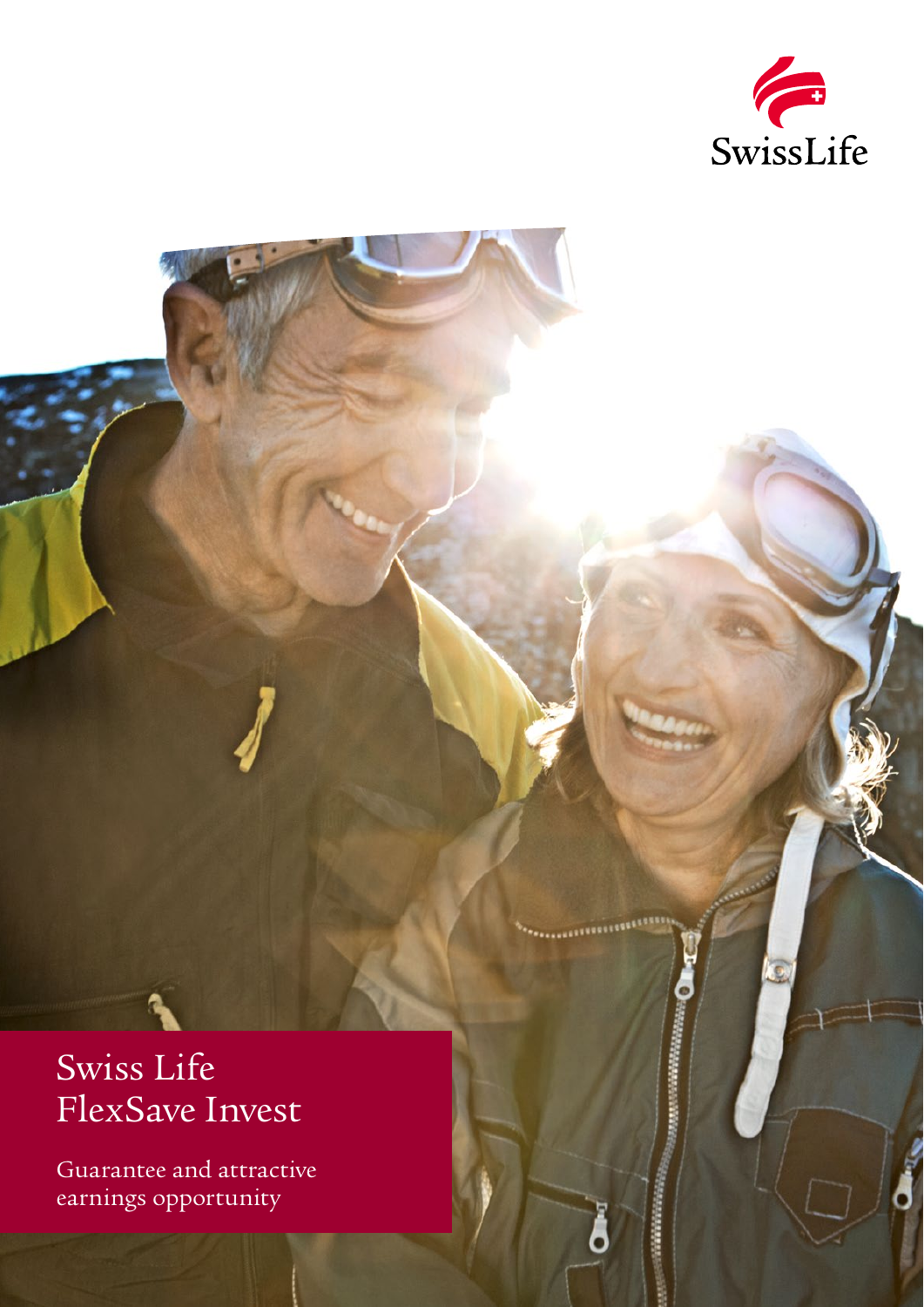Benefit from a modern life and pensions solution with *guaranteed benefits* and attractive earnings opportunity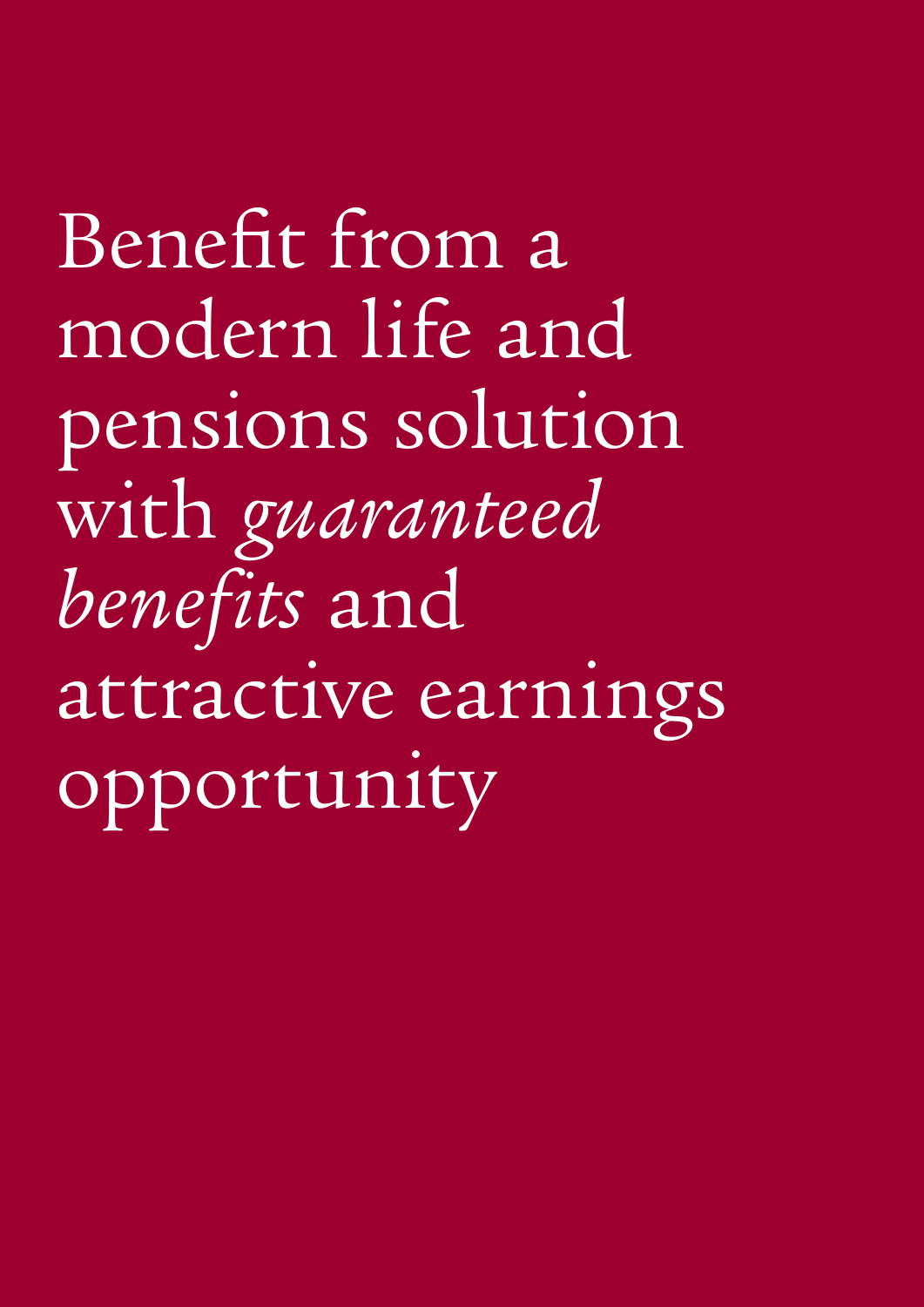## Save for the future with a guarantee and attractive earnings opportunity

Are you looking for a good earnings opportunity? Is security a priority for you and do you not want to have to worry about share price performance?

The innovative life and pensions solution Swiss Life FlexSave Invest offers you all this. The payout at expiry is guaranteed. Furthermore, in good stock market years you will make gains through participation in the Index-Basket comprising renowned indices.

And, most importantly, the gains made through participation in the indices are protected each year and are never lost – even in bad stock market years.

Swiss Life FlexSave Invest is therefore excellently suited as a one-off investment for your financial security in retirement. And it can also be used for investing your existing pillar 3a funds.

#### **Your advantages at a glance**

- **ɬ** Guaranteed minimum payout on expiry
- **ɬ** Participation in positive performance of the Index-Basket with no risk of loss
- **ɬ** Increase in payout on expiry thanks to annual protection of gains made
- **ɬ** Guaranteed lump sum death benefit
- **ɬ** Tax benefits during the term and on expiry
- **ɬ** Ideal investment also for existing pillar 3a savings

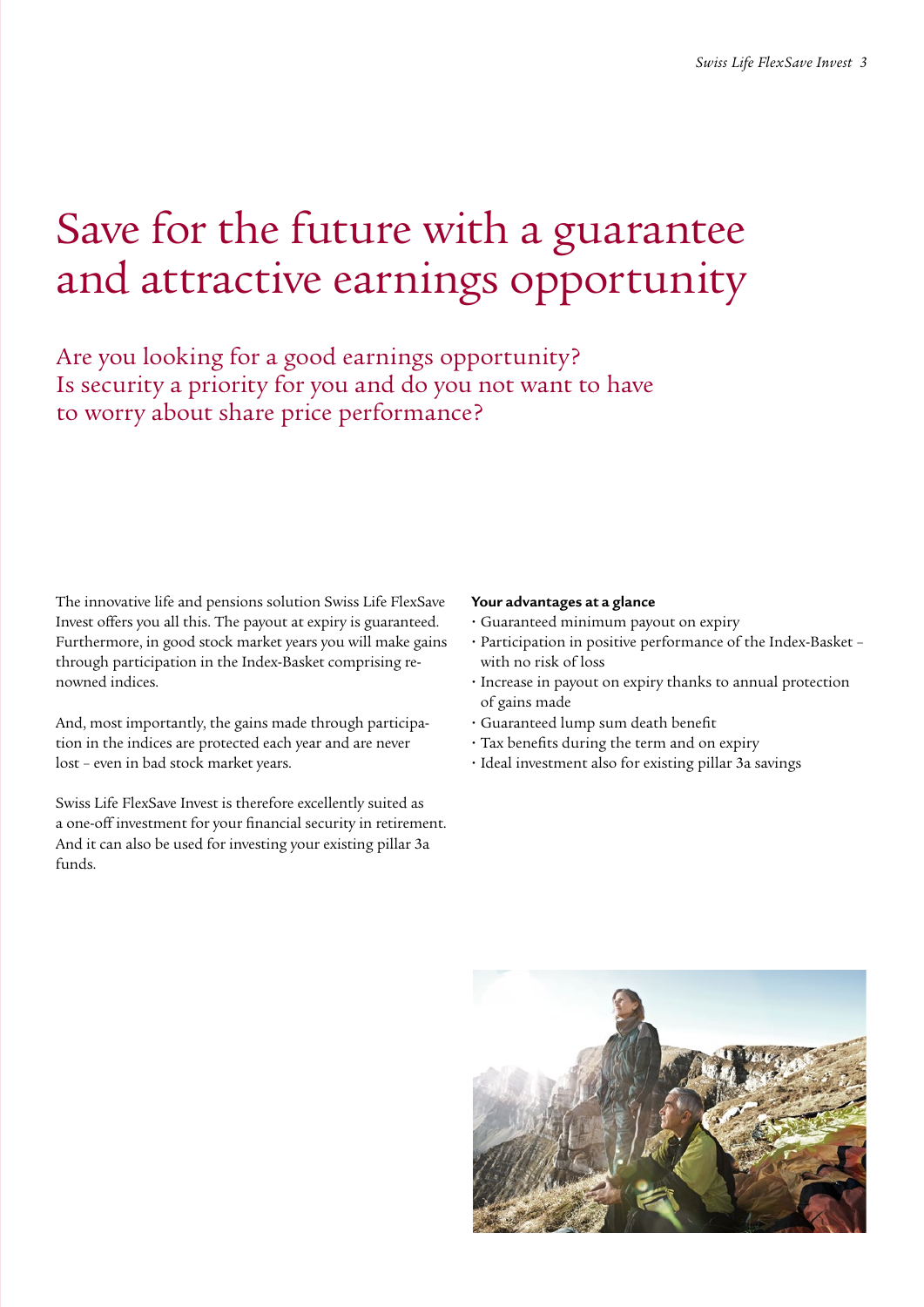# Facts and figures at a glance:

#### **Offer**

| Type of insurance | Swiss Life FlexSave Invest is a traditional life insurance product with index participation in<br>either pillar 3a or pillar 3b |
|-------------------|---------------------------------------------------------------------------------------------------------------------------------|
| Your premiums     | One-off premium in CHF                                                                                                          |

#### **Sample representation of Swiss Life FlexSave Invest**



*In addition to the guaranteed endowment sum you will receive all the accumulated index gains and bonuses. Gains are never lost.*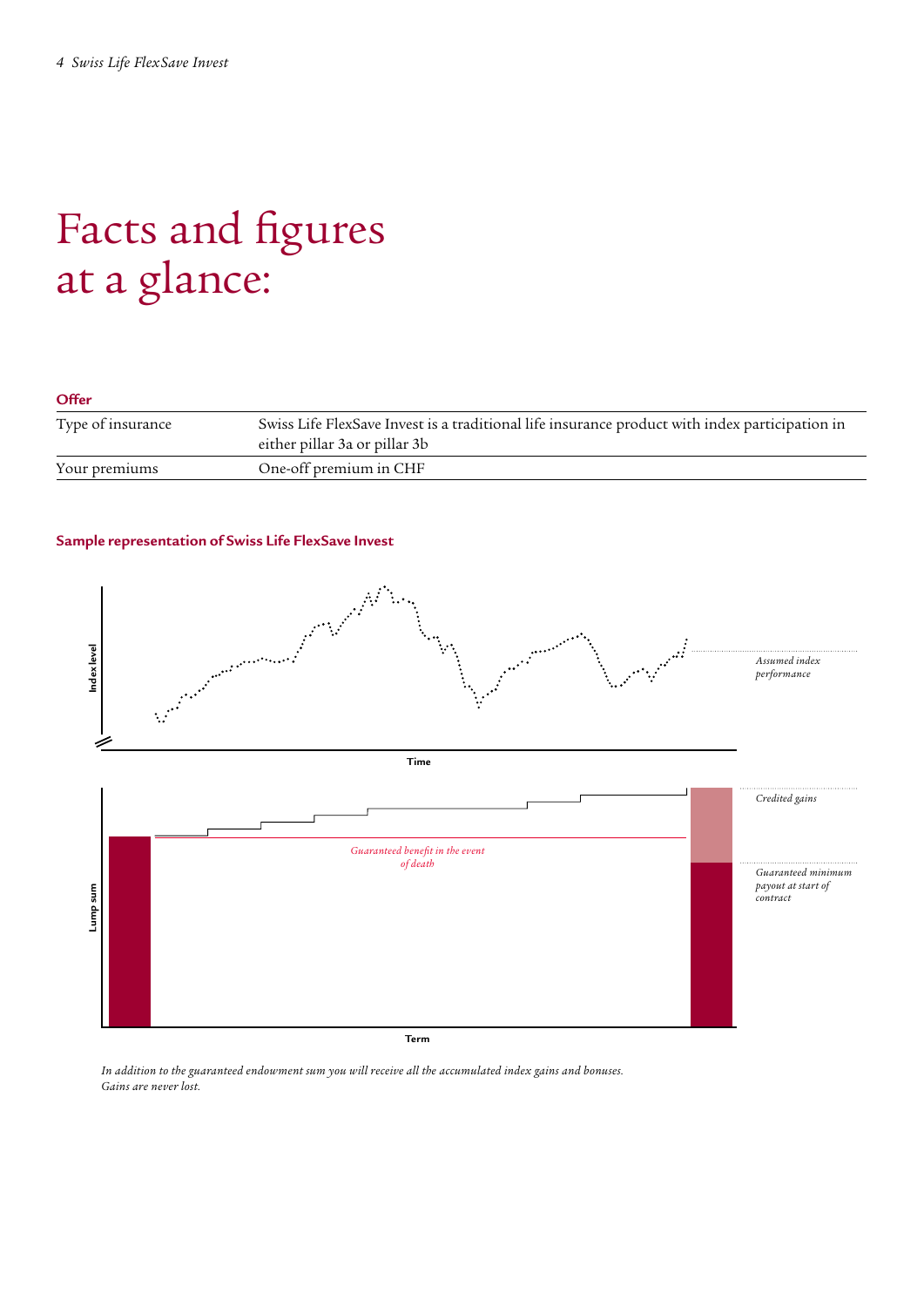#### **Your benefits**

| In the event of survival | Guaranteed endowment sum plus accumulated participation gains and bonuses          |  |
|--------------------------|------------------------------------------------------------------------------------|--|
| In the event of death    | Guaranteed lump sum death benefit plus accumulated participation gains and bonuses |  |
|                          |                                                                                    |  |

#### **Your options**

| Loans                  | Possible in pillar 3b                     |
|------------------------|-------------------------------------------|
| Beneficiaries          | Pillar 3b: at your discretion             |
|                        | Pillar 3a: set by law                     |
| Prepayment             | Possible in pillar 3a                     |
| Pledging               | Possible (restricted by law in pillar 3a) |
| Supplementary payments | Not possible                              |

#### **Your advantages**

| Tax advantages      | Pillar 3a:<br>· All pillar 3a savings and income are exempt from taxation throughout the contract term.<br>· Upon payout the lump sum is treated separately from other income and taxed at a<br>reduced rate.                                                                   |
|---------------------|---------------------------------------------------------------------------------------------------------------------------------------------------------------------------------------------------------------------------------------------------------------------------------|
|                     | Pillar 3b:                                                                                                                                                                                                                                                                      |
|                     | · Payout at expiry is exempt from income tax provided the contract expires after the<br>age of 60 and is concluded before the age of 66.                                                                                                                                        |
|                     | · During the contract term: only wealth tax on the surrender value (at cantonal level only)<br>· In the event of death: no income tax (inheritance tax according to policyholder's<br>canton of residence)                                                                      |
| Additional benefits | · Inheritance and bankruptcy privileges<br>· Guaranteed benefits also on surrender<br>· Your entitlements are always fully protected by the tied assets which Swiss Life is required<br>to set aside by law. These are subject to strict controls by the Swiss Financial Market |
|                     | Supervisory Authority FINMA.                                                                                                                                                                                                                                                    |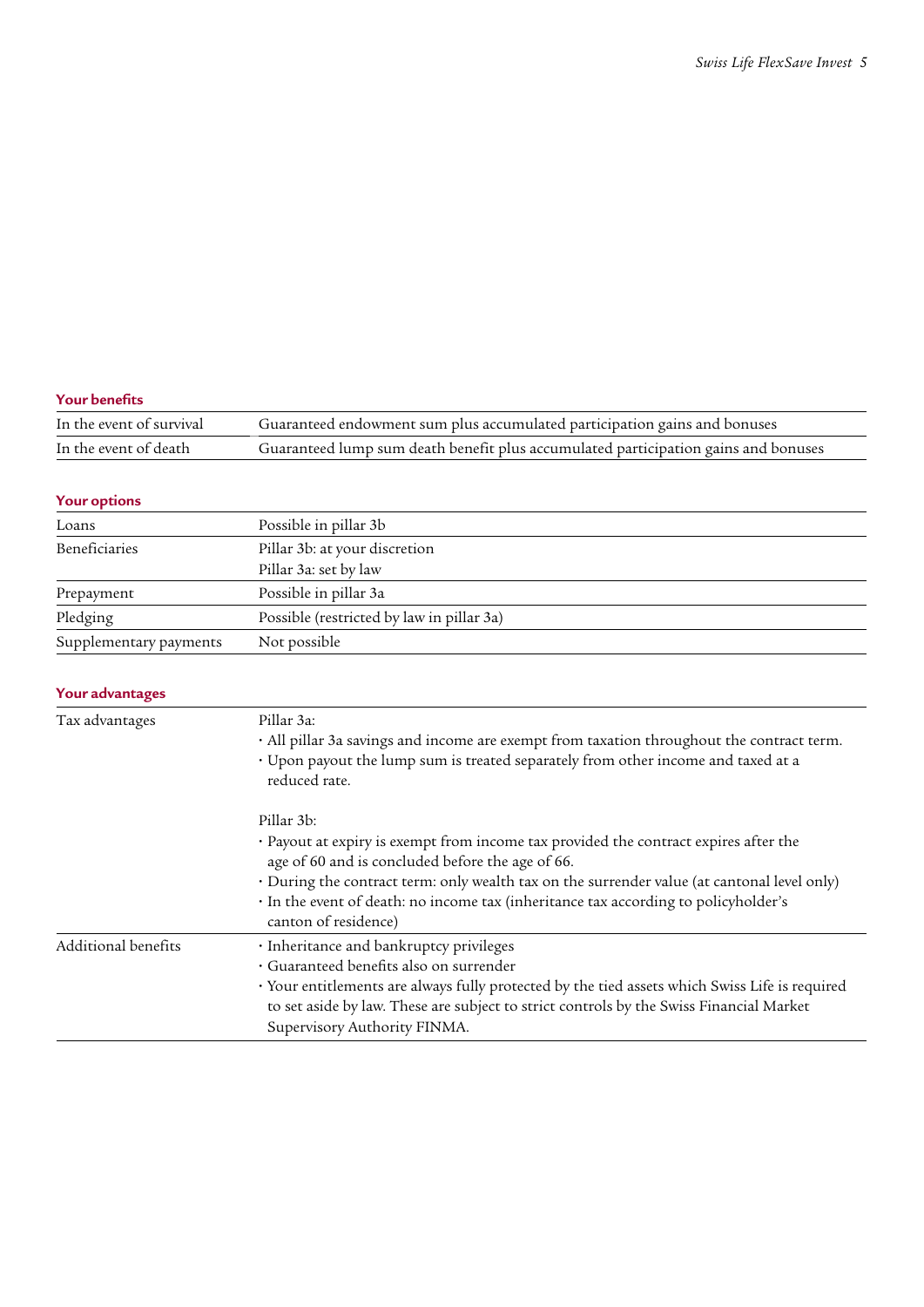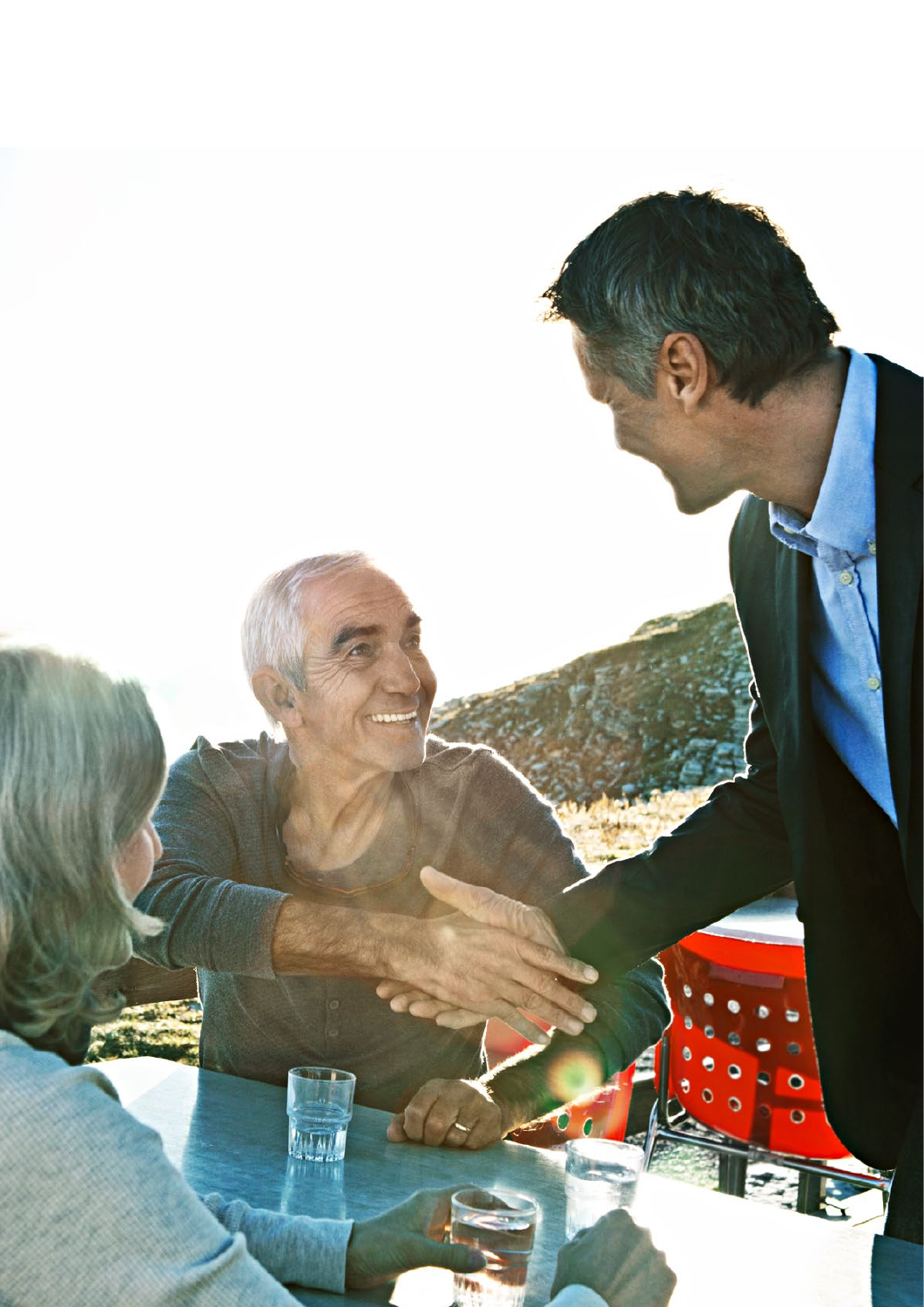# Further information and individual advisory service

*Are you interested in Swiss Life FlexSave Invest? Do you have any questions or would you like further information? Your advisor will be happy to take your call. Alternatively, visit www.swisslife.ch/flexsaveinvest.*

# Have you already asked yourself these questions?

**ɬ** Have I made sufficient provision for my retirement?

- **ɬ** Should I work until the normal retirement age or can I retire earlier?
- **ɬ** How much income will I receive in the event of disability?
- **ɬ** How can I save on tax?
- **ɬ** Which life and pensions solution is the right one for me?
- **ɬ** Who should inherit my estate?
- **ɬ** Can I afford my dream home?
- **ɬ** Can I optimise my health insurance?

*We would be happy to support you in finding the answers and the right solutions. Just get in touch.*